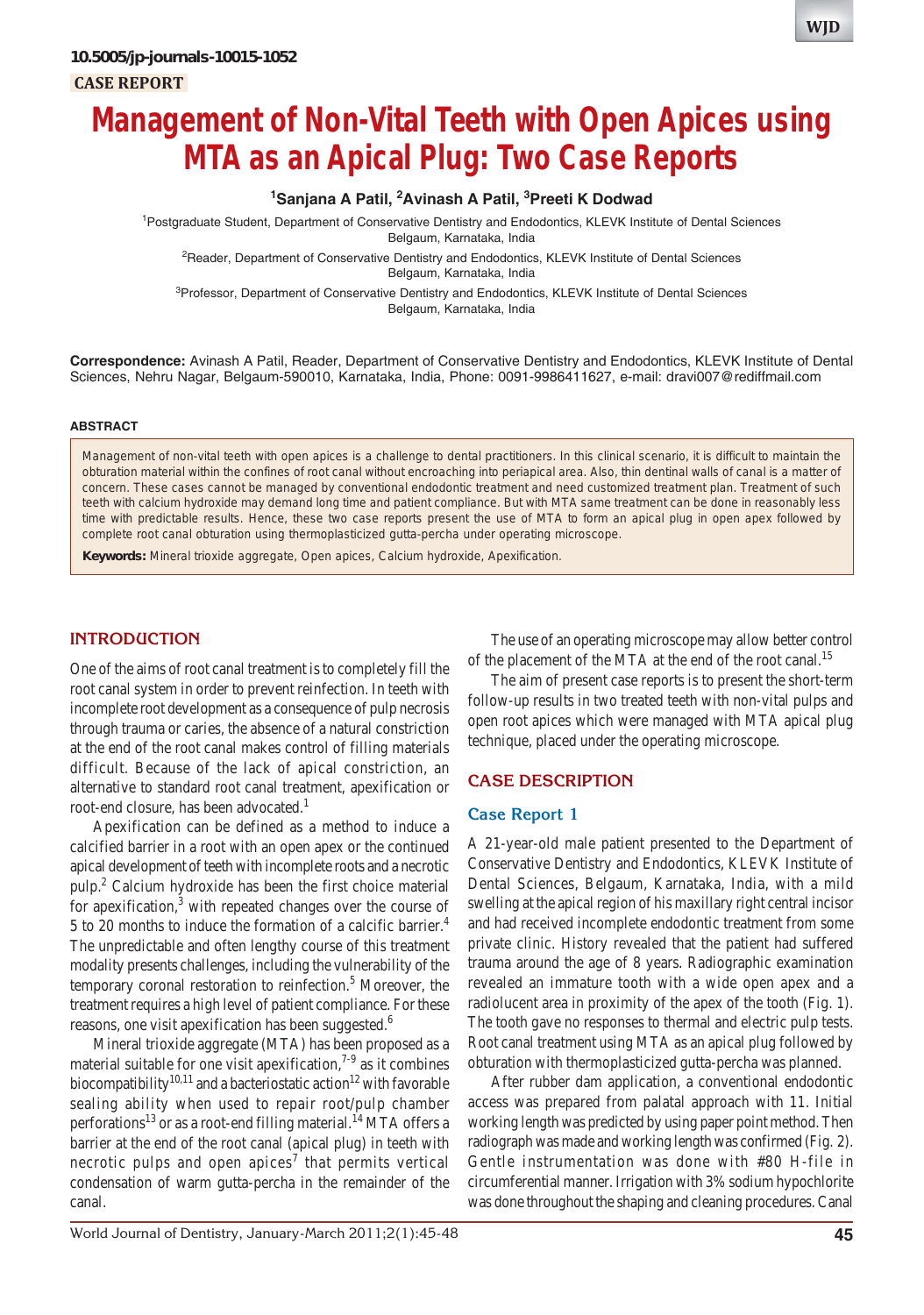

**Fig. 1:** Preoperative periapical radiograph (Case 1)



**Fig. 2:** Working length radiograph (Case 1)



**Fig. 3:** Apical plug of MTA (Case 1)



**Fig. 4:** Postobturation radiograph (Case 1)



**Fig. 5:** 6-month follow-up radiograph

was dried with multiple absorbent points and a water-based calcium hydroxide dressing was placed. Access was sealed with Cavit-G and patient was recalled.

One week later, tooth was again isolated and canal thoroughly irrigated with saline to remove any remnants of calcium hydroxide and 17% liquid EDTA (Smear Clear SybronEndo, CA, USA) to remove smear layer. After drying canal, MTA (Dentsply Tulsa) powder was mixed with distilled water which was then carried into canal with the help of amalgam carrier and packed to form an apical plug of approximately 5 mm (Fig. 3) under operating microscope (12× magnification). Over this moist cotton pellet was placed and access cavity was sealed. Next day, cotton pellet was removed and canal was thoroughly dried with multiple absorbent points. Plugger was used to check the consistency of MTA and to examine if it was completely set. Subsequently, backfill was performed using thermoplasticized gutta-percha (Elements Obturation System, SybronEndo, CA, USA). Postobturation radiograph (Fig. 4)

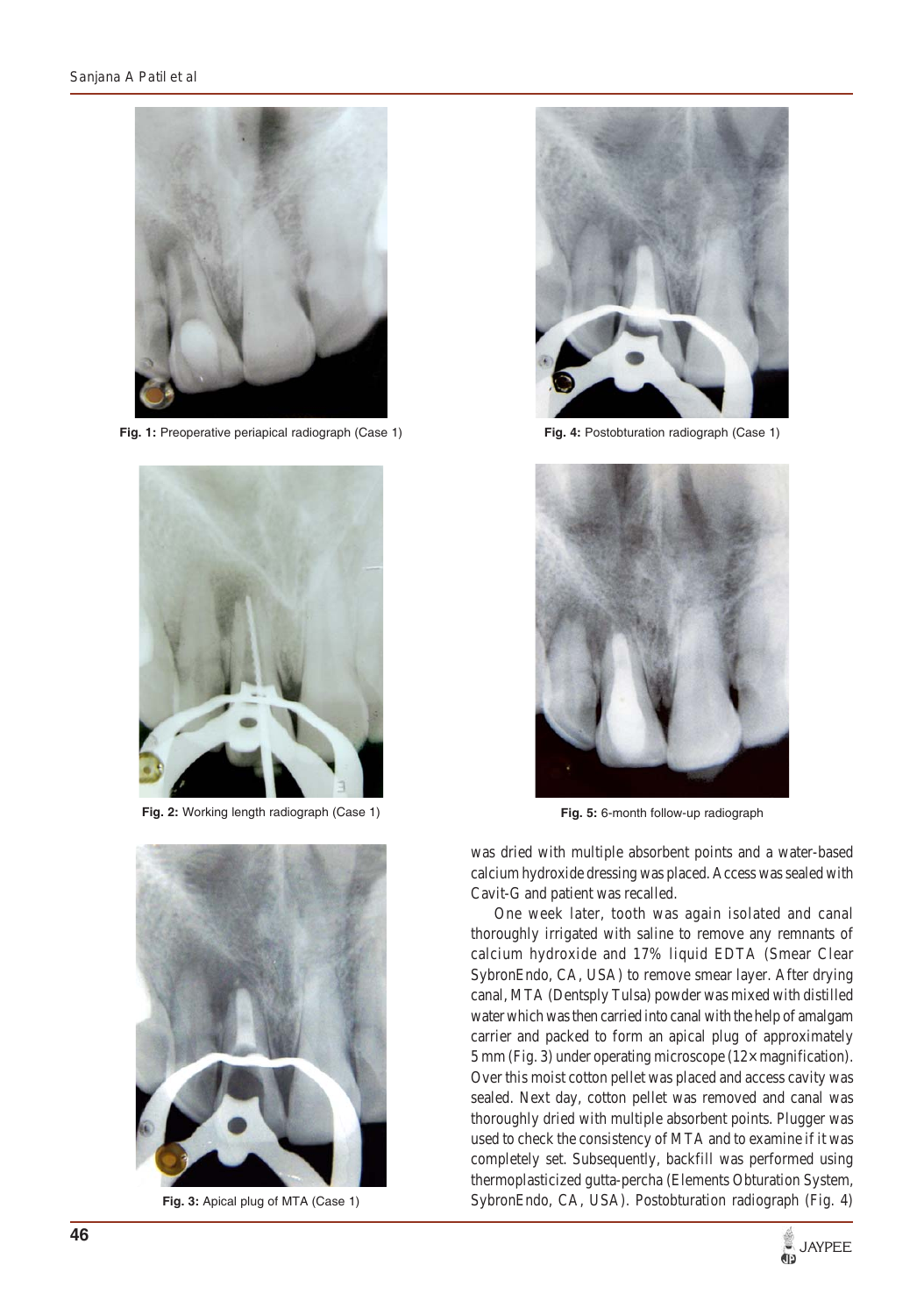confirmed the completion of endodontic therapy. A 6-month follow-up radiograph revealed decrease in apical radiolucency (Fig. 5).

## **Case Report 2**

A 19-year-old female patient came to the Department of Conservative Dentistry and Endodontics, KLEVK Institute of Dental Sciences, Belgaum, Karnataka, India, with the chief complain of fractured maxillary left central incisor. The patient reported that the trauma occurred about 11 years back and no treatment had been performed. Clinical examination revealed crown fracture exposing pulp of maxillary left central incisor. The tooth failed to respond to thermal as well as electric pulp test. Periapical radiograph revealed immature 21 with open apex (Fig. 6). Root canal treatment using MTA as an apical plug followed by obturation with thermoplasticized gutta-percha was planned.

**Fig. 6:** Preoperative periapical radiograph (Case 2)



**Fig. 7:** Working length radiograph (Case 2)

Rubber dam was applied and a conventional endodontic access was prepared with 21. Working length (Fig. 7) was calculated as in the above case followed by gentle instrumentation with #80 H-file in a circumferential manner along with continuous irrigation with 3% sodium hypochlorite. Canal was dried and a water-based calcium hydroxide dressing was placed. Patient was recalled after a week when thorough irrigation was carried out to remove any remnants of calcium hydroxide. Canal was dried and MTA (Dentsply Tulsa) was placed into the canal to form an apical plug of approximately 5 mm (Fig. 8) similar to case presented before. Over this moist cotton pellet was placed and access cavity was sealed. Next day, backfill was performed using thermoplasticized gutta-percha (Elements Obturation System, SybronEndo, CA, USA). Postobturation radiograph (Fig. 9) was taken to confirm the completion of endodontic therapy. The patient is completely asymptomatic and has been called for follow-up.



**Fig. 8:** Apical plug of MTA (Case 2)



**Fig. 9:** Postobturation radiograph (Case 2)